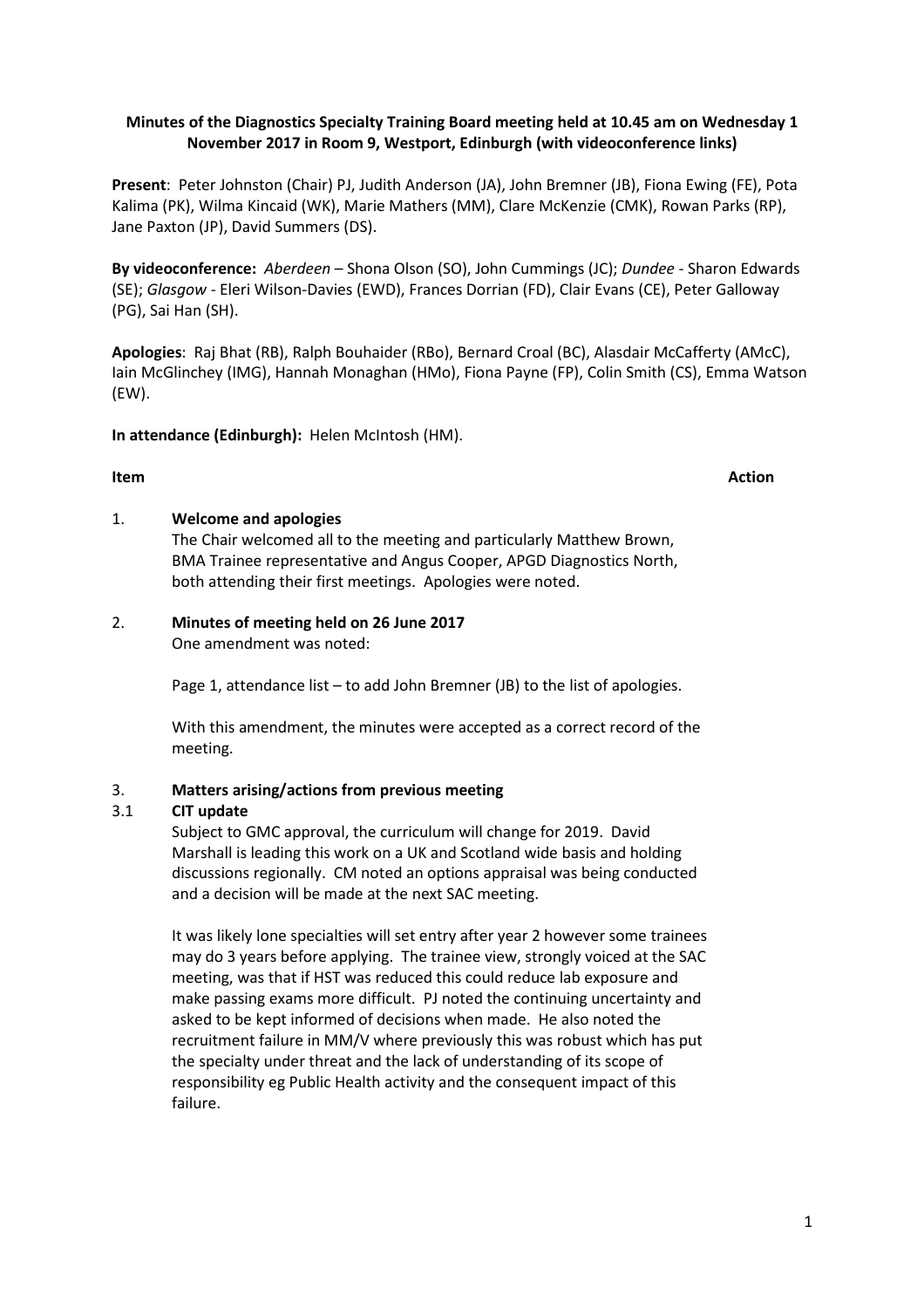2

PK noted concerns on the competence of CIT trainees with a bias towards adult experience as they did not get the same amount of Paediatric exposure and were anxious about covering this.

## 3.2 **Specialty Training Intake Numbers for 2018**

Noted: 10 new Radiology posts and one Neuropathology post – all approved.

# 3.3 **Quality update**

CM asked Professor McLellan whether informal feedback could be circulated immediately visits. This was problematic as they did not want to pre-empt the report or insert an additional process which may not be signed off. FE will take this to the Deanery QM Group for further discussion.

## **TRAINING MANAGEMENT**

# 4. **Recruitment update**

Histopathology and Radiology numbers were being posted and FD will send HM summary information to circulate to the STB. CCT cut off date is 30 August 2018. **FD HM** 

In response to a query from PK, FD confirmed she will check the status of CIT fill in Round 2. As this was a live system there was a time lag. Expansion numbers have not been added to Turas and Ashleigh Stewart in Training Management was investigating. SES has an issue with its Radiology establishment number and work was ongoing to resolve this. CM will raise the general issue of establishment data/Turas recording at MDET. **FD CM** 

# 4.1 **Radiology numbers for 2018**

Radiology numbers will increase by 50 over the next 5 years; the STB welcomed this. John Colvin asked the STB to consider whether it would welcome 15 additional posts this year instead of 10. He has also asked the College and others for their view.

The group discussed the proposal. CM noted that if they accepted 15 this year and 10 in subsequent years they would have to consider whether they could deliver training and absorb additional trainees. The general view was that this would be welcomed. JA felt curriculum change might be required – Paediatric and Neuro-radiology were potential flashpoints and currently trainees from Dundee rotated to SES for this training. While SO welcomed this, she noted that they were struggling to take more trainees in Aberdeen although Inverness would welcome more.

If 15 posts were added this would result in 156 trainees in Scotland – the group considered whether to maintain or alter current allocation and reassess in subsequent years when it could seek other inventive ways of allocating. PJ will inform MDET and John Colvin. **PJ** 

**FE** 

# 4.2 **Interventional Radiology vacancy**

There were 5 vacant IR posts in Scotland - 3 in West; 1 in East; one in North. The only site seeking more was SES which would like one General IR and one Neuro IR post and only Edinburgh can train the latter. It was proposed to reallocate both posts to SES. This would not affect the net number of posts.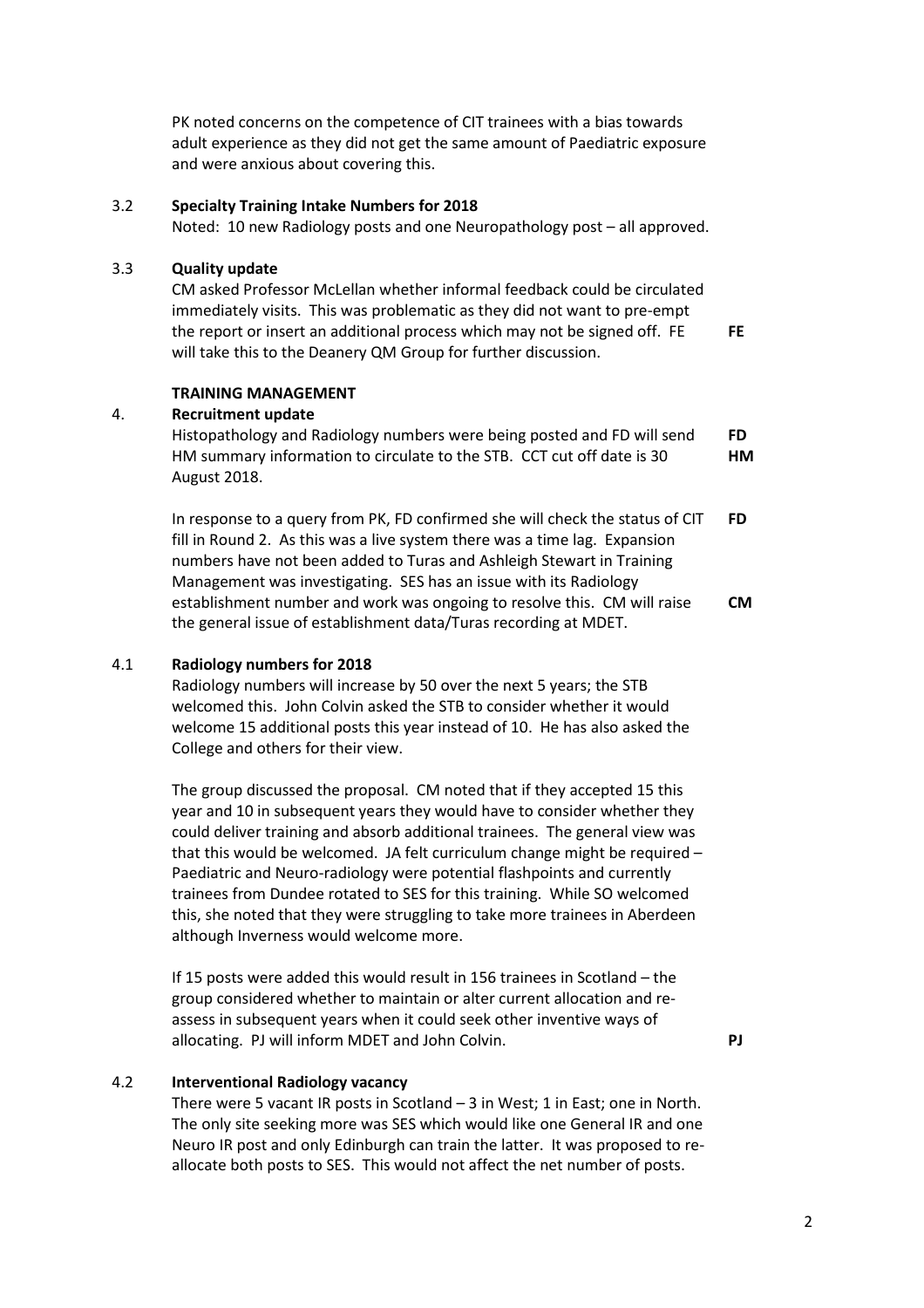The approach was agreed in principle. The posts would be advertised in Spring 2018 and should not impact on current recruitment. JA will write a proposal which she will send to CM, copied to PJ/RP/AD.

## 4.3 **Trainee feedback on national ARCP**

Feedback was generally positive. One face-to-face meeting was required and was delayed by the overall timescale and this will be addressed in future. Meeting dates will be organised closer together and local dates will follow central dates. Some comments were received from Educational Supervisors to the effect that they did not feel involved. It was proposed interested people could be invited and email comments sought in advance. MM confirmed she will aim to increase trainee numbers in the central process.

## 4.4 **ARCP pilot update/cross region working in relation to ARCPs**

The objective of the ARCP pilot was to have a better and more standardised process. The aim was now for greater collaboration between specialties. The Histopathology pilot went well and was a good test of the NES system. They were now keen to encourage other specialties to join the process and CM asked TPDs to consider this for the future. In response to MB's query on whether the process put any additional strains on trainees eg increased travel, PJ confirmed this was done as a desk top process and any face-to-face meetings were arranged locally. CM added that it increased the robustness of the ARCP process and therefore was better for trainees.

## 4.5 **Trainee Pathologists query**

This was noted; it was good to see SPAN beginning to engage with training. PJ will respond on behalf of the STB and ask them in future to send information to Neuro-radiology Paediatric leads.

#### 4.6 **Performance Support Unit**

There was nothing further to report; the item was removed from future agendas.

#### **PERFORMANCE DEVELOPMENT**

No items were discussed.

#### **QUALITY**

## 5. **Quality update**

FE reported the QRP was held at the end of September and noted the excellent quality of TPD reports. Summary documents will be circulated. 4 visits were planned – Radiology Aberdeen –triggered visit; Medical Microbiology Edinburgh – triggered visit; Forensic Pathology – revisit; Neuroradiology Glasgow – triggered visit.

#### 5.1 **Informal feedback for TPDs after visits: update**

As noted, FE will pursue informal feedback for TPDs. She was aware that TPDs were not always kept informed of visits by DMEs and asked for any queries to be raised with her. WK said it would be helpful to inform TPDs/APDs when visits were taking place and FE confirmed she will ensure they were copied into information. She also noted good practice letters will be issued and this was identified in the TPD information just circulated. CM

**JA**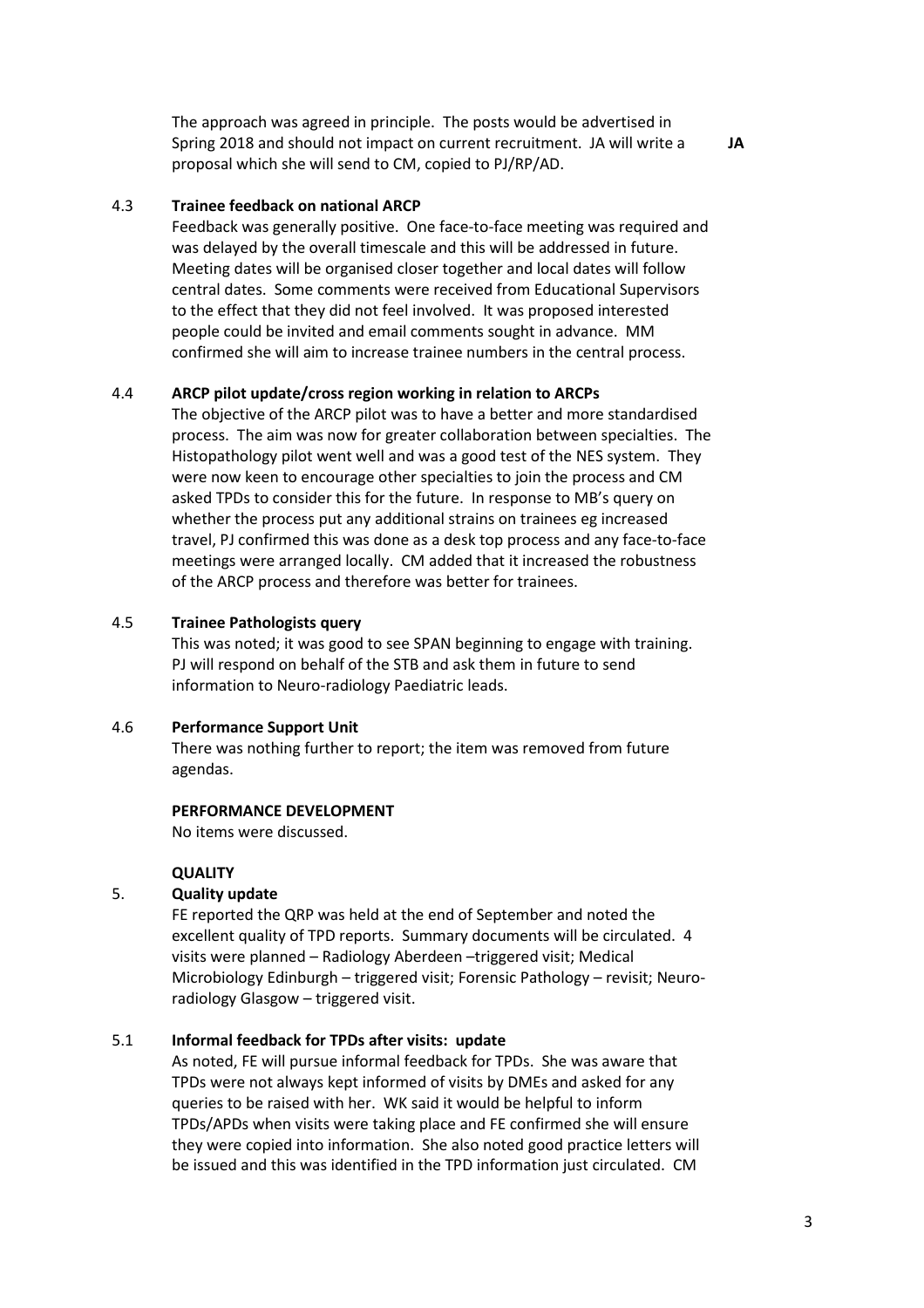said that where instances of good practice were identified units were asked to upload this information to the SHARE website. This has not always been done and so they were now looking at publishing all reports and negotiating this with DMEs.

## 5.2 **QA of RoT**

No issues were discussed.

#### **FACULTY DEVELOPMENT**

#### **STRATEGIC PLANNING AND DIRECTORATE SUPPORT**

No items were discussed.

#### **Standing Items**

#### 6. **Update reports**

# 6.1 **Lead Dean/Director**

CM highlighted:

- GMC visits underway almost completed LEP visits; to visit Universities next and the NES visit will take place 11 and 12 December. Visits were generally going well with positive informal feedback. A formal report will be received.
- ARCP process cross regional programme working noted.
- Summary document of Gold Guide changes it was hoped the new Guide will be completed by the end of 2018. After it is published the Training Management team will review and update the ARCP process in Scotland.

#### 6.2 **Histopathology**

MM reported a Dissection School for Biomedical Scientists in Glasgow was being developed and a business case will be made to Health Board Chief Executives. This was a positive move. Routine work will be devolved elsewhere and so free up trainee time. She sought the STB's support for this development. PJ said that while he was supportive there was a need for back up for Biomedical Scientists and noted the potential for tension between them and trainees re access.

MM also noted SES advertised for 2 LATs for August start – one has withdrawn.

## 6.3 **Diagnostic neuropathology**

No update was received.

## 6.4 **Paediatric Pathology**

CE reported both trainees were now back in Glasgow. She was working with MM and HMo on a 3<sup>rd</sup> post in Edinburgh and if possible would like to recruit to the post next year.

## 6.5 **Forensic Histopathology**

PJ considered the specialty was vulnerable due to its failure to recruit and staffing issues at senior level. A third of the workload was done by DGH Pathologists but there was no longer the capacity to do this. He has discussed the situation with the Depute Crown Agent who in turn will discuss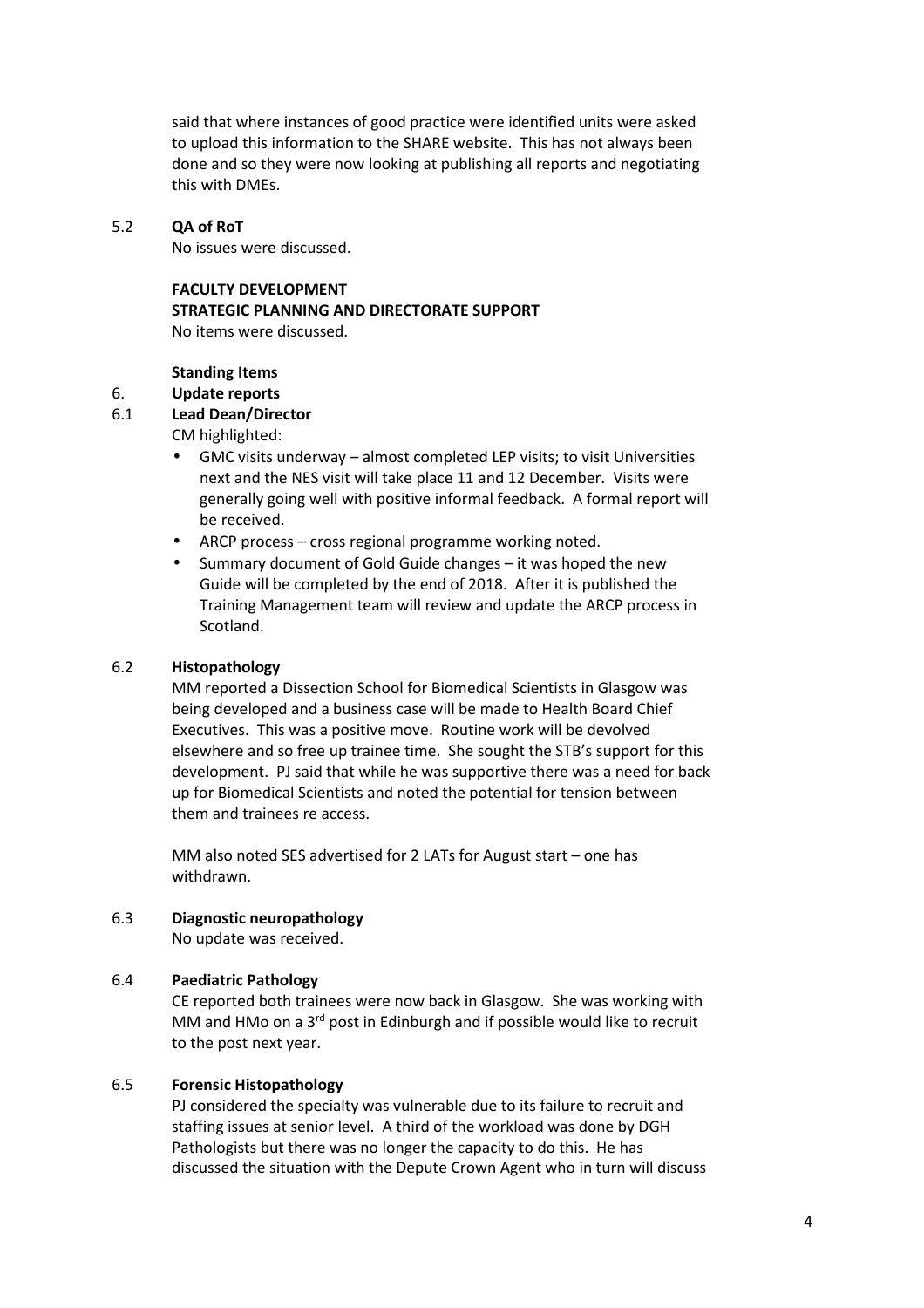this with the Justice Department. There was no commitment to additional posts. PJ will follow this up with the Depute Crown Agent. **PJ** 

## 6.6 **Radiology**

No update was received.

# 6.7 **Medical Microbiology**

PK highlighted:

- Issues in the East programme. The Aberdeen department has lost three quarters of its consultants and has vacancies leading to concerns about its ability to deliver training. A visit took place a few weeks ago at which it was agreed – one CIT trainee in the department; second trainee in LAT post and one supernumerary. One was due to CCT next month. There will be 2 vacancies in August 2018 and an interim arrangement has been agreed – there will be local consultant recruitment to the department and they will ensure there was no major impact on training. An MTI post may be in place early next year and they have received assurance this will not impact on current trainees. CM said that if consultant recruitment was not successful they would have to review whether trainees can continue to train there. This would have a knock-on effect to Virology training in Aberdeen. The situation was currently being contained and they were focusing on a curriculum mapping exercise to apply for all units for MM/ID/Virology. Once this was completed they will do a selfassessment exercise.
- QM visit in December to RIE resulting from workload/supervisor issues. The service was looking at changing its structure to merge MM/ ID/ Virology to work as a single unit. It was not clear how this will work so there was ongoing discussion.
- New machine in laboratory resulting in fewer opportunities for trainees to sit on the bench. They will consider how to deliver this.

## 6.8 **Virology**

JB noted that EWD will look at Educational Supervision in SES at a meeting on 10 November. He announced his intention to demit from the STB. EWD will now represent the specialty although he will deputise as required.

PJ thanked Dr Bremner for his contribution to the STB over the last several years.

- 6.9 **Combined Infection Training**
- 6.10 **Chemical Pathology and Metabolic Medicine**
- 6.11 **Nuclear Medicine**
- 6.12 **Trainees Issues**
- 6.13 **Academic issues**
- 6.14 **Service issues**
- 6.15 **DME**
- 6.16 **Lay representative** No updates were received.
- 7. **Received for information**
- 7.1 **International Medical Training Fellowship programme**